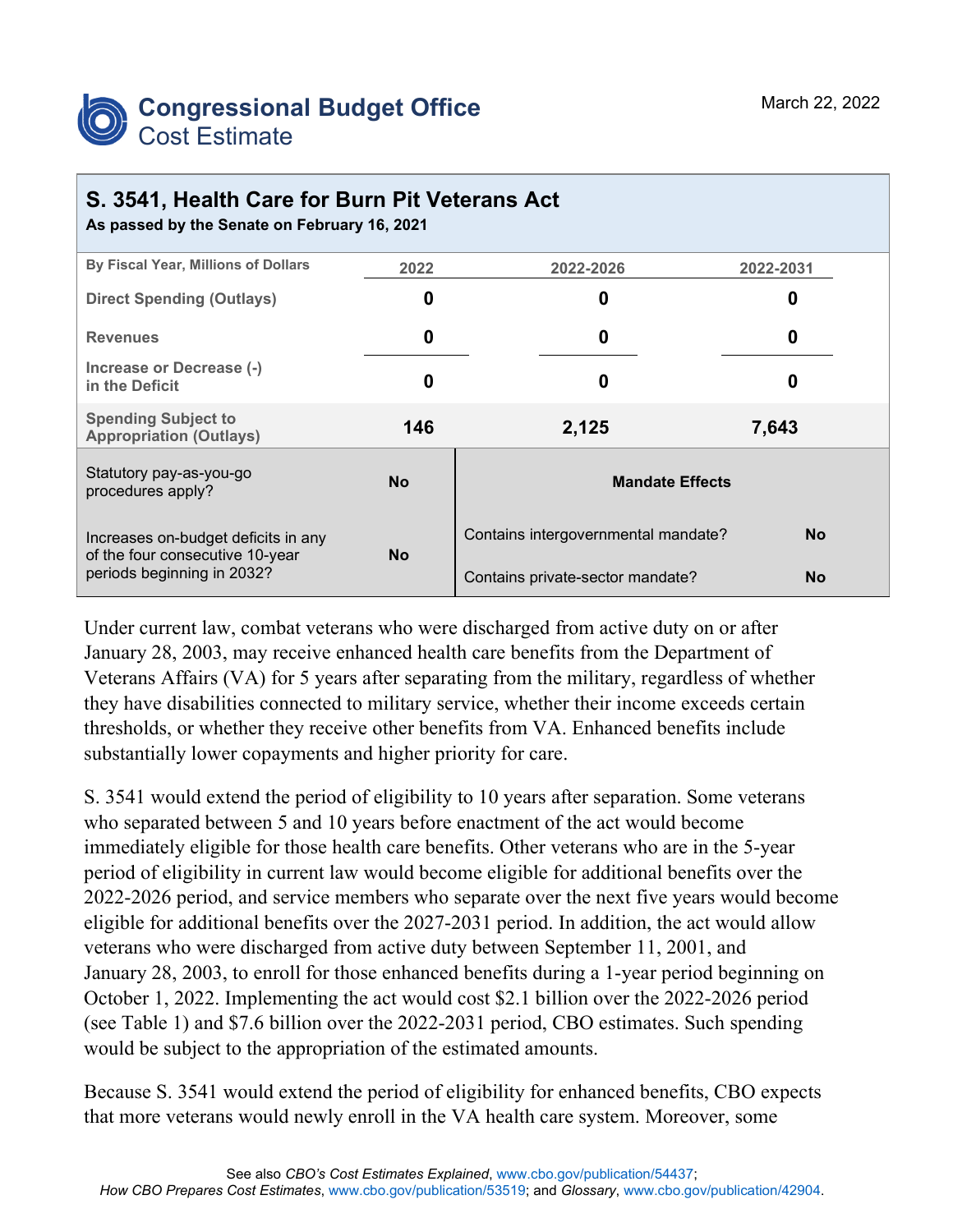

veterans who are ineligible under current law because of their income would gain eligibility under the act. Other veterans who did not take advantage of the opportunity to enroll during the initial 5-year period could enroll under the act's 10-year period. CBO also expects that under current law many veterans who have enrolled will significantly reduce or stop using VA for health care after the 5-year period expires because they will be subject to higher copayments or become ineligible because of their incomes. CBO expects that under the act, most of those veterans would continue to use VA health care.

Using data from VA, CBO estimates that under S. 3541, about 19,000 veterans would newly enroll or start using VA health care in 2022; by 2026, enrollment would increase to 66,000. Based on health care costs for current enrollees in the same priority group for care, CBO estimates that, on average, newly enrolled veterans would receive \$6,600 in VA health care each year.

CBO estimates that in 2022, about 56,000 veterans enrolled within the period provided under current law would continue to use VA health care as a result of the additional 5 years of eligibility for benefits provided under S. 3541. By 2026, that number would increase to 200,000. Because lower copayments would be expected to lead veterans to schedule additional visits and to receive more prescriptions for medicine, CBO estimates that VA would provide those veterans with about \$1,000 more in health care per year, on average.

In total, providing additional health care under the act would cost \$2.1 billion over the 2022-2026 period, CBO estimates.

S. 3541 would require VA to conduct four studies related to health trends, cancer rates, and medical conditions related to toxic exposure among post-9/11 veterans and to prepare five onetime reports and one recurring report on those topics. Based on costs for similar activities, CBO estimates that satisfying those requirements would cost \$15 million over the 2022-2026 period.

The act also would require VA to inform veterans about the changes to the period of eligibility for enhanced benefits, develop processes to screen veterans for exposure to toxic substances during their military service, and train VA staff to use those processes. Based on costs for similar activities, CBO estimates that meeting those requirements would cost \$5 million over the 2022-2026 period.

In total, CBO estimates, implementing the bill would cost \$2.1 billion over the 2022-2026 period.